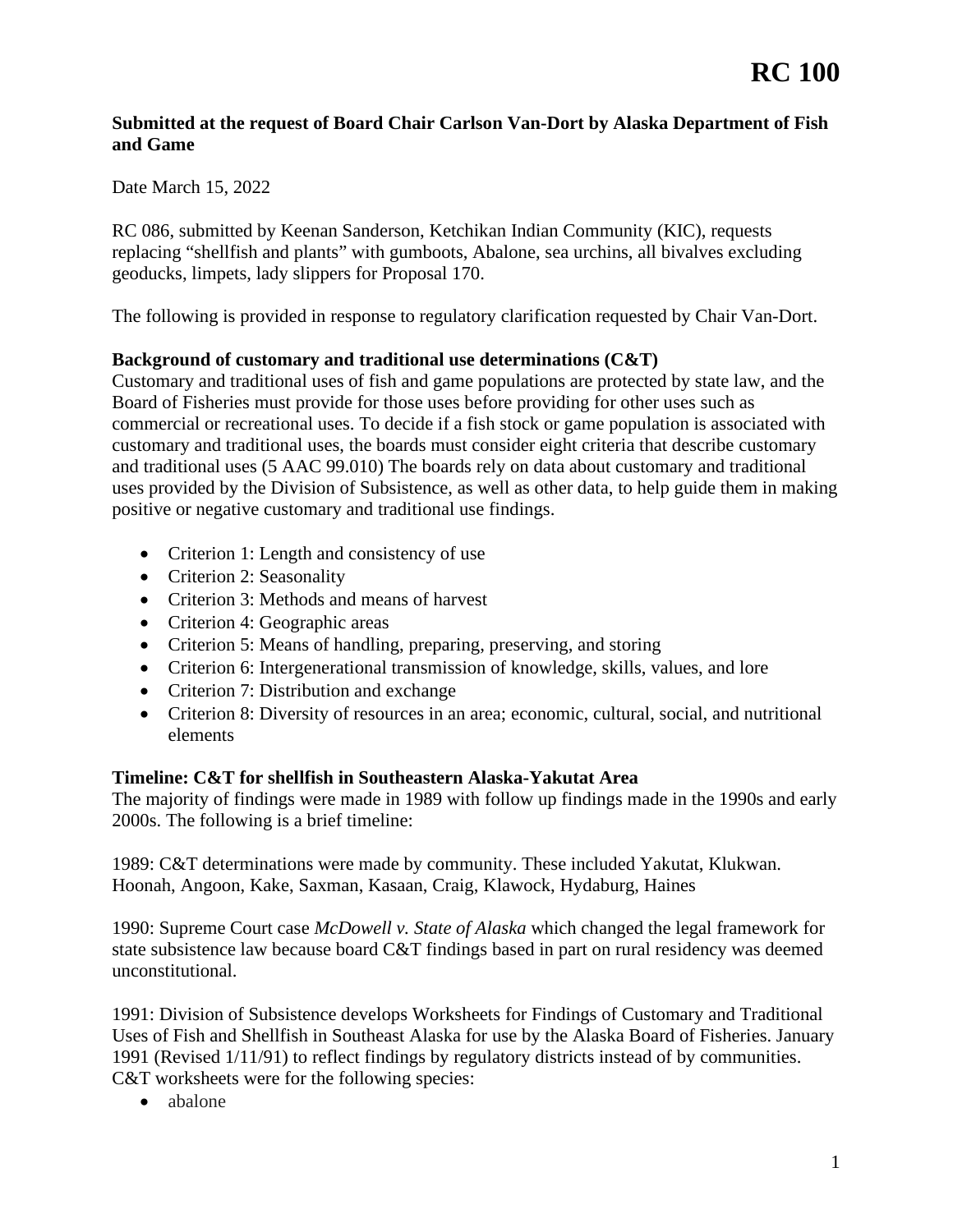# **RC 100**

- crab
- scallops
- sea cucumber
- shrimp
- miscellaneous shellfish including:
	- o clams
	- o cockles
	- o mussels
	- o chitons (referred to in RC 086 as gumboots and lady slippers)
	- o limpets
	- o periwinkles
	- o octopus
	- o squid
	- o sea urchin

 1993: The BOF conducted a consistency review in response to the McDowell case and reauthorized subsistence regulations for the Yakutat and Southeast areas. The new regulations did not include reference to communities and did not permit subsistence fishing in nonsubsistence areas.

1995 – Positive C&T for shellfish except shrimp, king, and tanner crab found for Sumner Strait (waters of District 5 north of a line from Point St. Albans to Cape Pole, in the waters of Section 6-A west of a line from Macnamara Point to Mitchell Point, and in waters of Section 6-B west of the longitude of Macnamara Point).

 under review to confirm) 1997 or 1998 – Positive C&T finding for Dungeness, shrimp, abalone, sea cucumbers, chitons, cockles, clams excluding geoducks was made for District 13 (the year this occurred is currently

2003 – Positive finding for shellfish except king and tanner in Districts 7 and 8.

**Amount Necessary for Subsistence (ANS):** There are currently no ANS findings for shellfish in Southeastern Alaska-Yakutat Area.

### **Current C&T findings for Subsistence use of Shellfish in Southeastern Alaska-Yakutat Area**

There are five broad types of C&T findings. These vary by area. (See map on page 3) These are:

- 1. No C&T finding
- 2. C&T finding for shellfish excluding shrimp, king crab, Tanner crab
- 3. C&T finding for shellfish except king crab, Tanner crab
- 4. C&T finding for Dungeness crab, shrimp, abalone, sea cucumbers, gumboots, cockles, and clams except geoducks in District 13
- 5. C&T finding for shellfish in Yakutat District

There is currently no statutory definition for shellfish.<br>
2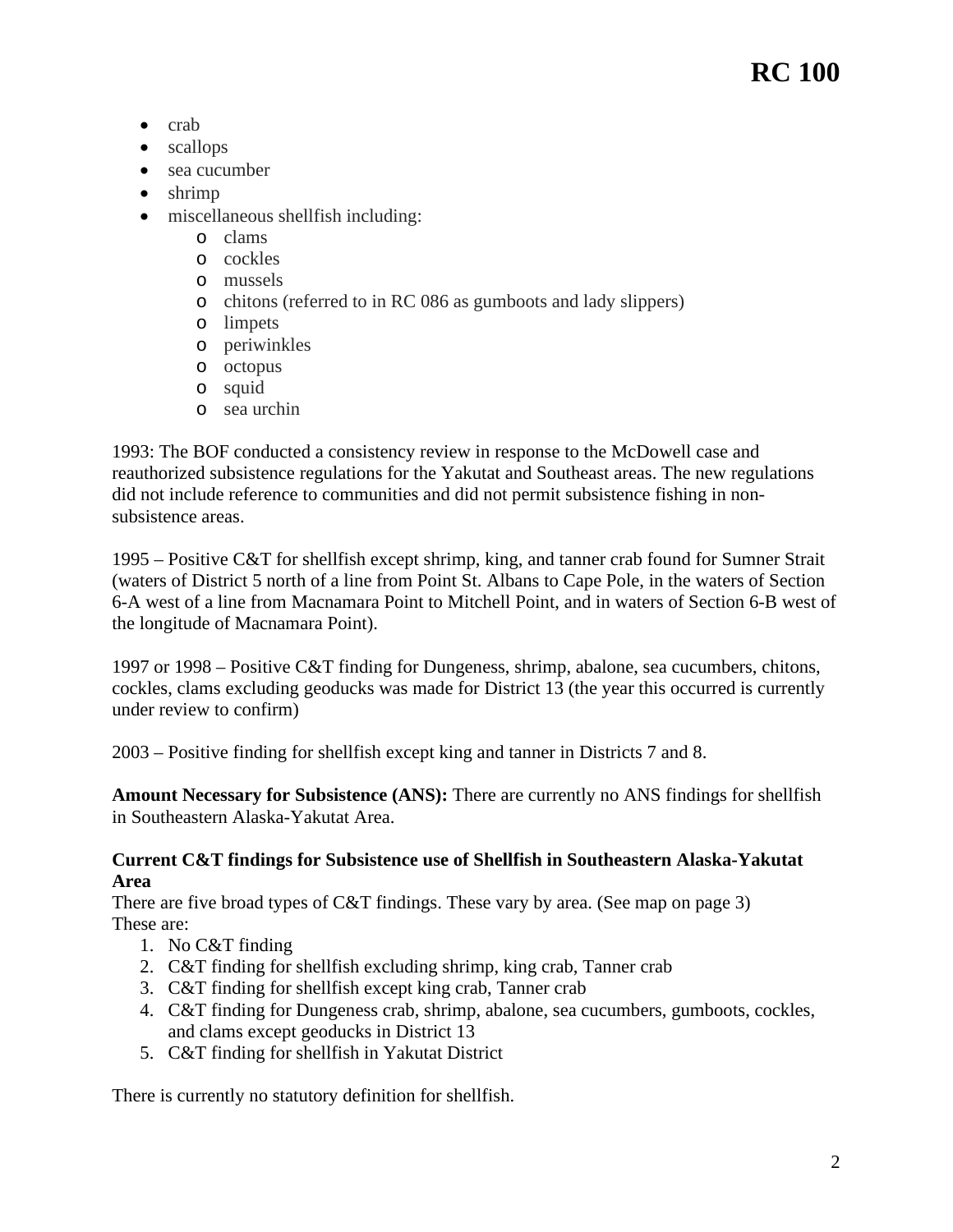### **Noncommercial Harvest of Aquatic Plants**

 16.05.251(a)(10) *Regulations of the Board of Fisheries* grants the board the authority to establish areas. After those board actions, Chapter 37 provided for the noncommercial harvest of aquatic AS 16.05.258 directs the board to identify fish stocks and game populations that are customarily and traditionally taken or used for subsistence. Aquatic plants are not within the definition of "fish", defined in regulation as any species of aquatic finfish, invertebrate, or amphibian, in any stage of its life cycle, found in or introduced into the state, although aquatic plants do qualify as a "fishery resource". Because aquatic plants are not included in AS 16.05.258(a), preferential subsistence findings and subsistence regulations cannot be made for aquatic plants. However, AS "seasons, areas, quotas, and methods of harvest for aquatic plants". In 2007, a departmentgenerated proposal regarding noncommercial harvest of aquatic plants outside of nonsubsistence areas came before the board. The Department of Law recommended the board repeal 5 AAC 01.713 *Subsistence use of aquatic plants in Southeastern Alaska Area* and amend Chapter 37 *Aquatic Plants* to allow year-round noncommercial harvest of aquatic plants and eliminate the permit requirement for noncommercial harvest of aquatic plants outside of the nonsubsistence plants outside of the nonsubsistence areas, but there were no personal use regulations in Chapter 77 regarding the harvest of aquatic plants, except that they could only occur under regulations in the chapter. This made the noncommercial harvest of aquatic plants in the nonsubsistence areas unlawful. To address this oversight, in 2018 as the result of a department proposal, the board adopted the Southeast Alaska personal use regulation 5AAC 77.679 *Personal use aquatic plant fishery*, providing for the harvest of aquatic plants under personal use regulations, with no season and some possession limits in the Ketchikan and Juneau nonsubsistence areas.